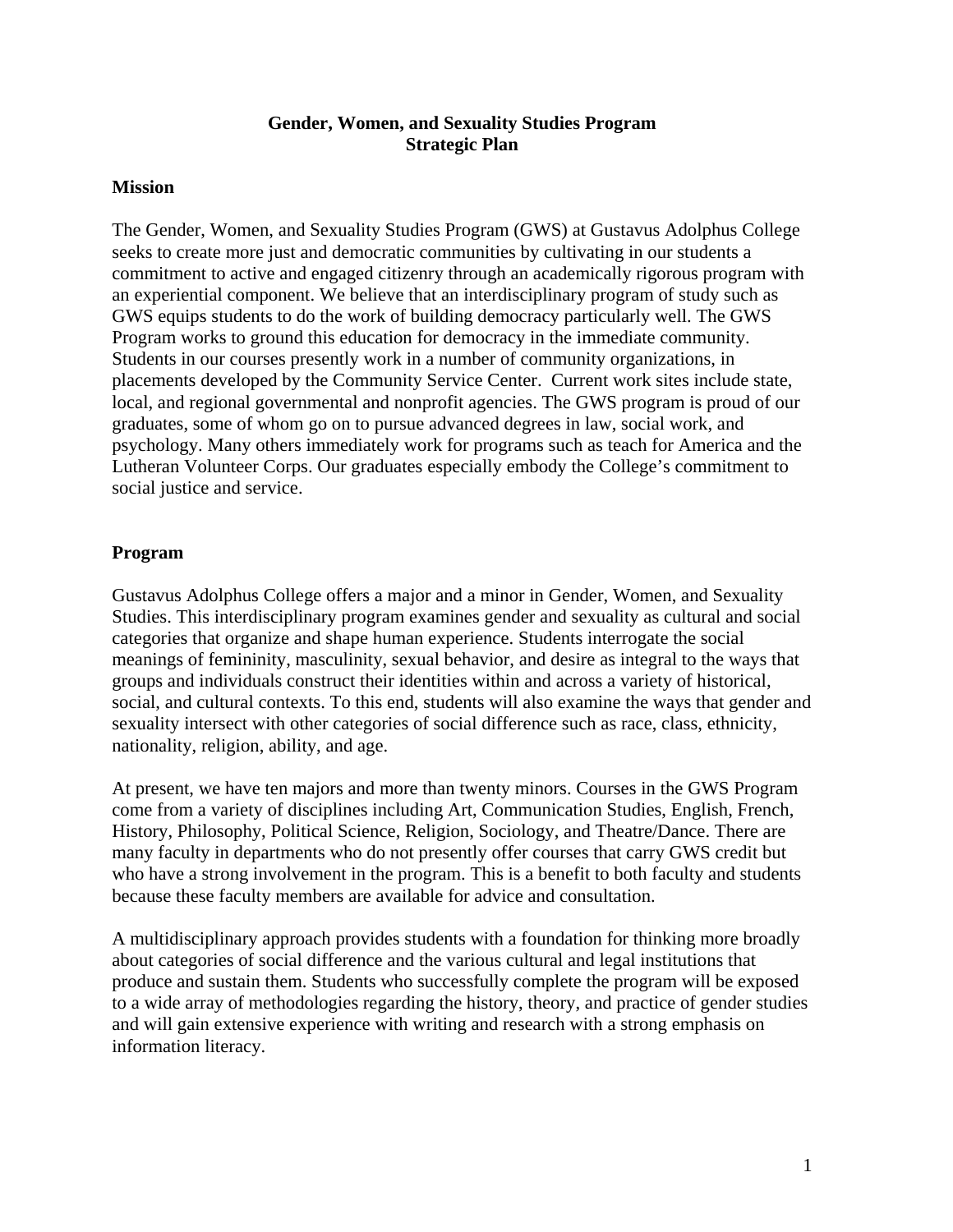# **Need and Vision**

As stated above, the GWS program places a high value on working within the immediate community and its needs. In the St. Peter area, this means attending to our rural location and our changing demographics. While many fine programs in metro areas address the need for and lack of participation by the socially marginalized in economic, social, and political life, there is a dearth of such programs in rural areas. Furthermore, relatively few programs address needs that are particular to rural people. There is an acute need to promote financial literacy and career planning of immigrant women and men who are transitioning to the American economy, and those who are re-entering the job market or who need to make important financial decisions and wish to understand more about their personal finances and the economy. This need holds in both economic boom times as well times of economic crisis.

# **Goal 1: Continued Excellence in our academic program**

# **Strategies:**

- 1. **Partner with academic departments in faculty searches to strengthen our program's course offerings.** The field of Gender, Women, and Sexuality Studies is constantly evolving with new areas of specialization that come from and cross over into traditional academic departments. These faculty-hiring partnerships benefit other departments, the GWS program, and the College as a whole.
- 2. **Increase funding for the Moe Lectureship in Gender, Women, and Sexuality Studies.** Open to the entire Gustavus as well as St Peter community, this lectureship program is our highest profile event. This biennial lectureship program has brought leading scholars from disciplines including biology, nursing, philosophy, theatre, and English, to campus for very short visits. With increased funding, we would bring scholars who would be in residence for an extended time, much like the Rydell Lecture in the sciences. This would provide faculty and students the opportunities for sustained dialogues with leading experts in a variety of fields. This would help to attract faculty and students to our program.
- 3. **Create endowed scholarships for off-campus study programs.** Scholarships allow students to avail themselves of off-campus (international and domestic) programs. Many programs focus on community building and social justice. These programs enable students to participate in experiential opportunities that develop transferable skills and ways of understanding community development and apply their newly acquired skills to other communities.

**Goal 2: Become a community resource that works collaboratively with providers and agencies to address explicitly the concerns of rural marginalized populations**